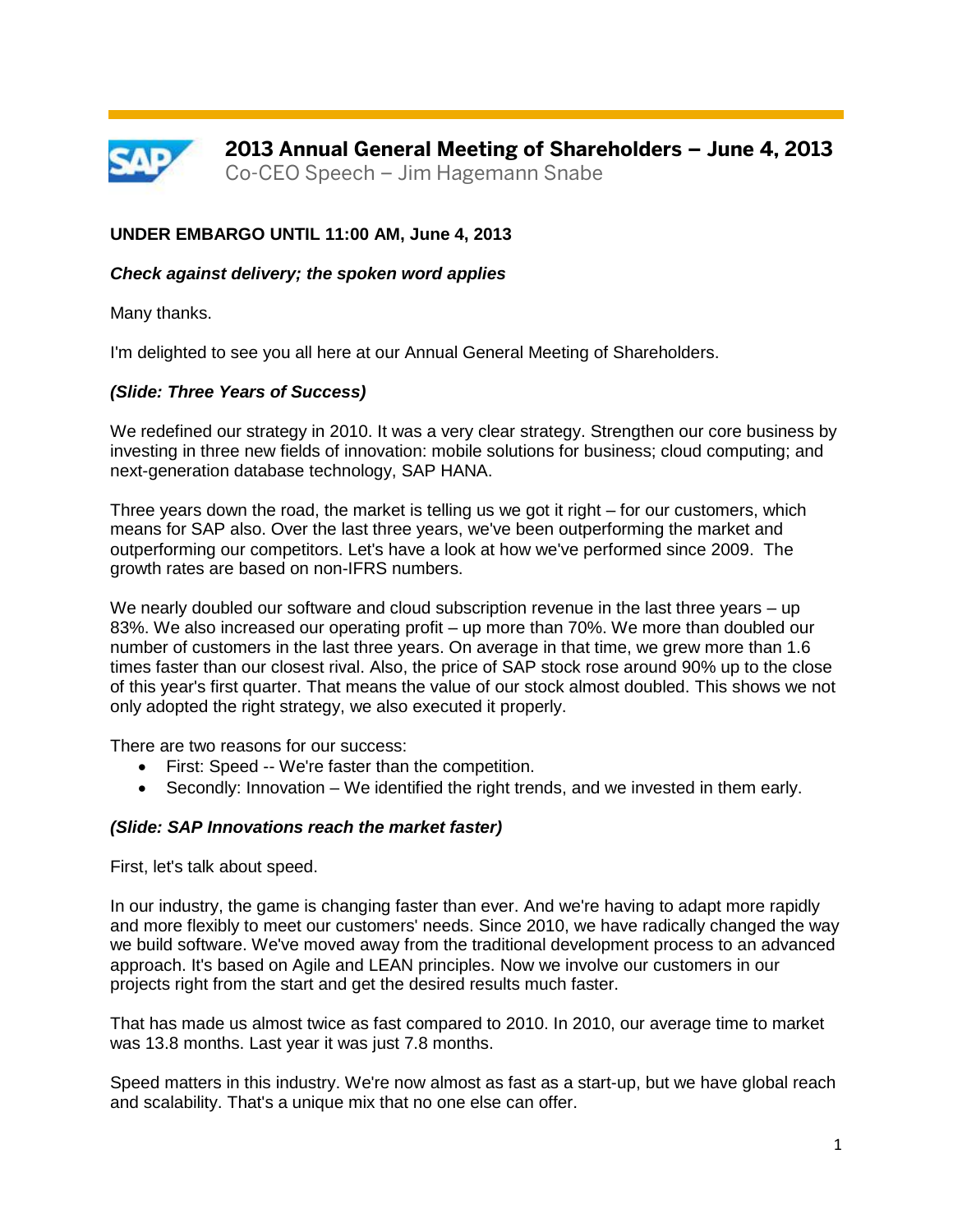Now let's talk about the second reason: Our innovations. Bill put his finger on it: We're the leader in a rapidly changing industry. In 2010, we anticipated exactly the right trends – and invested.

At the time, we foresaw radical changes in the world of business and the ways people work together.

- We predicted a world where enormous amounts of data could be used to anticipate the changes coming and respond to them more rapidly.
- We predicted a world where cloud computing would become secure. Which would allow companies to consume advanced solutions without having complex IT installations on site.
- And we predicted a world where the mobile would be people's preferred interaction point. Not only for consumers, but also for businesses.
- $\bullet$

Let's take a look at how far we have come the last three years to deliver on that vision.

### *(Slide: SAP HANA is changing the business world)*

Let's first talk about SAP HANA.

SAP HANA is a breakthrough. There was an assumption that data had to be stored on a hard disk, the slowest part of a computer system. We are turning that assumption on its head. With SAP HANA, data is held in the system's main memory. The special architecture of SAP HANA allows parallel processing – with no limits.

We get massive acceleration. Data analysis runs up to 10,000 times, sometimes more than 100,000 times faster. Such speed makes SAP HANA a compass in uncertain times. It means, for instance, that companies can sentiment analysis in social media to see which products will trend. And optimize supply to demand accordingly.

After three years' hard work by Vishal Sikka and his team, SAP HANA has graduated: This January, we launched the entire SAP Business Suite powered by SAP HANA. SAP HANA is now *the* application and innovation platform of the future for business of all sizes.

I'd like to show you this short video about HANA in use. We will be the guests of our customer Köhler, up in the Black Forest.

### **[VIDEO: Customer Köhler / SAP HANA]**

That's just one example. There are plenty more. The German Football Association, Bosch, Siemens Home Appliances, Deloitte: They're already exploiting SAP HANA's many benefits. You can see the potential. We already have more than 1,500 SAP customers, and of course we've been using HANA ourselves for a long time. SAP CRM on HANA has cut our IT running costs by around 30%.

Since the launch in 2011, we have taken more than €600 million in revenue with SAP HANA alone. That makes SAP HANA the fastest growing product in our history – and in the entire enterprise application software industry.

### *(Slide: SAP cloud solutions – secure, easy, and cost-effective)*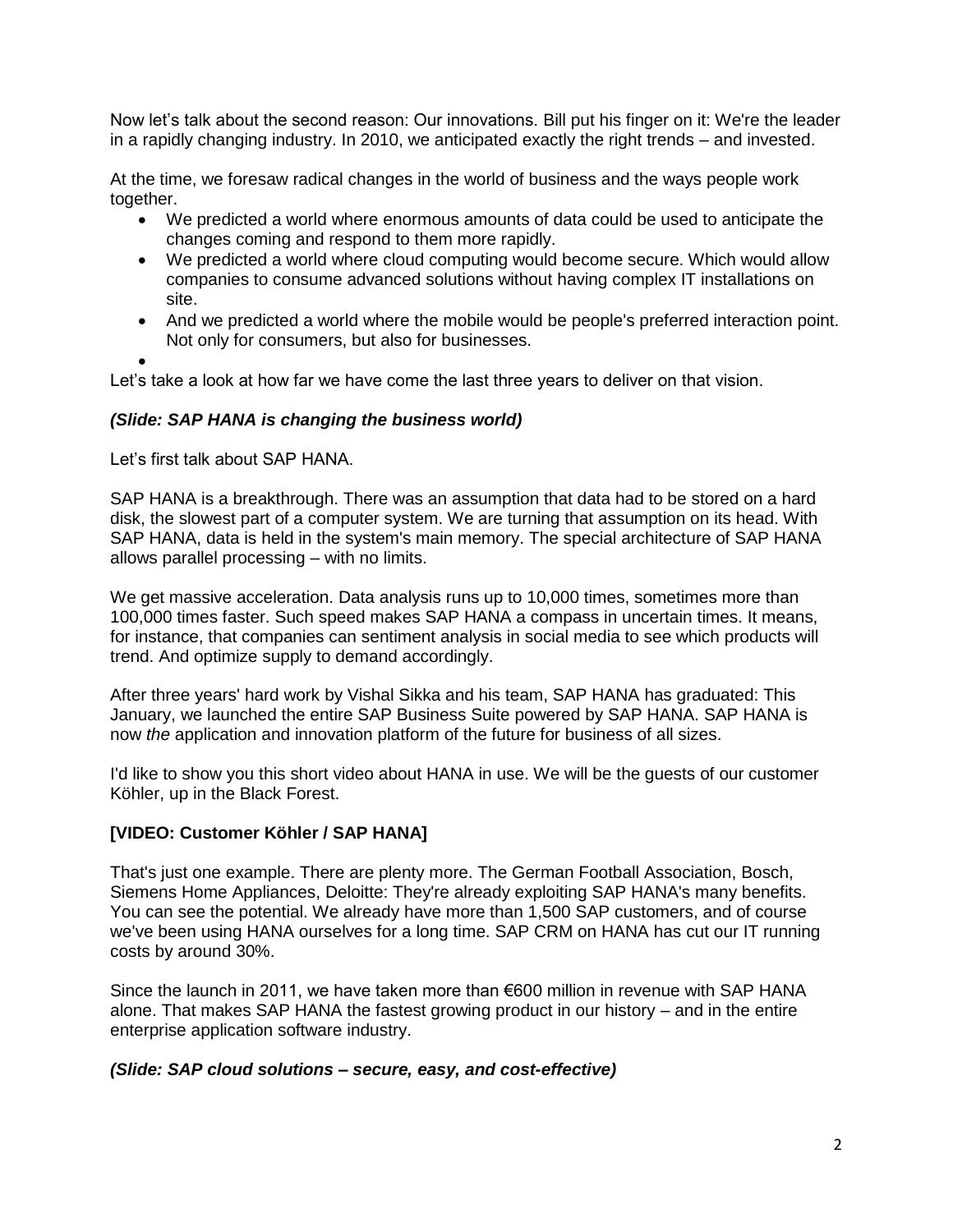Let's look at SAP cloud solutions next. Many of you already use the cloud to share photos on the Web or for e-mail services. These are services you can access wherever you happen to be, as long as you can get on the Internet.

The big advantage of business software in the cloud is that customers can have a very much simpler IT infrastructure. Because the infrastructure isn't on their premises, it's in a secure cloud at SAP. If you're a company using our cloud solutions, you're always on the latest release of our software.

Acquiring SuccessFactors brought us unique cloud expertise. We now offer solutions in four key lines of business: People, Customers, Money, and Suppliers.

Was the acquisition of SuccessFactors a success? Yes, it was. SuccessFactors was already the fastest growing cloud company. Since joining the SAP family, it has grown even more. We are already seeing synergies: Our win rate is three times better where we work on a deal together.

PepsiCo is just one longstanding SAP customer that discovered our cloud offering in the last year: It selected Employee Central, the human resources management software from SuccessFactors. PepsiCo greatly simplified how it manages its 300,000 workers in 80 countries.

Other major customers such as Nestlé and Colgate-Palmolive are taking this innovative path as well. SAP is already helping almost 30 million people to collaborate in the cloud, making us one of the biggest players in this category.

SAP HANA Enterprise Cloud takes us yet another step forward. It offers our customers a complete cloud solution with the benefits of SAP HANA: Customers can use their entire HANA landscape, with all of their data, processes, and applications, in the secure SAP HANA Enterprise Cloud.

# *(Slide: Effective Collaboration with the Ariba Network)*

Cloud technology has accelerated another Internet phenomenon: global business networking. The day of our last Annual General Meeting of Shareholders, we announced the acquisition of Ariba.

So what is Ariba? Ariba is a global virtual marketplace for businesses. For 41 years, we have been improving processes within companies. Now, with Ariba, we are even optimizing the processes between different companies. That makes Ariba one of our most important strategic acquisitions ever.

We've already achieved significant improvements in many customer projects:

- **Business process costs reduced by 60%**
- Invoice processing up to 70% faster, so invoices are paid up to 20% sooner.

So you see: We're not talking incremental optimization here, we're talking wholesale, radical efficiency gains of a kind you only get by networking this way.

This is a network across 190 countries, connecting one million businesses already. The synergies are huge.

# *(Slide: SAP mobile solutions – data access anytime & anywhere)*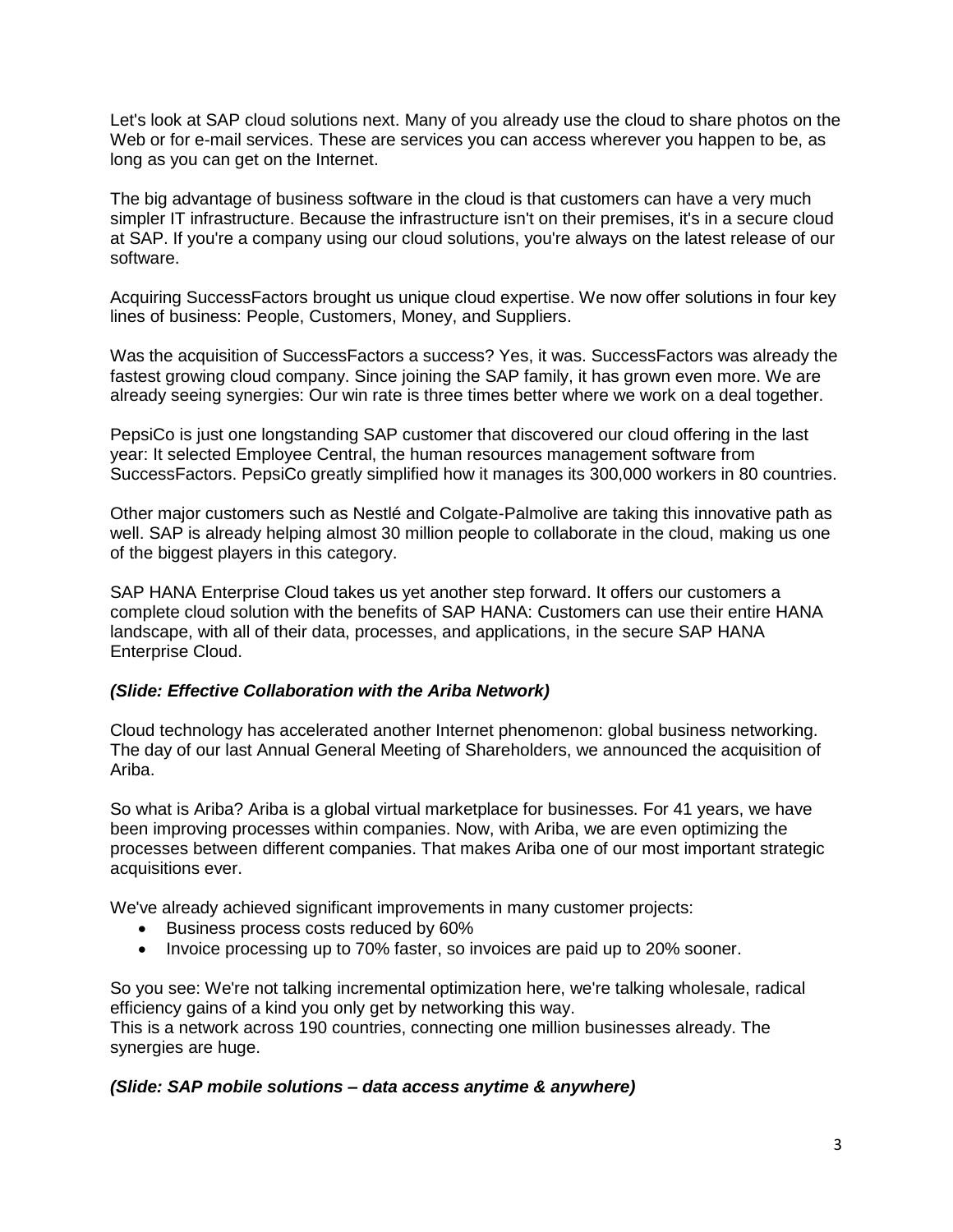Now let's look at SAP mobile solutions.

By the end of this year, there will be more mobile devices in the world than there are people. Many of us can now hardly picture how life was before the smart phone. At work, people were almost chained to their desks. Now, your office is wherever you are.

Easy-to-use apps on mobiles make finding information and interacting with people simpler. We already have more than 200 apps and the number is growing fast.

But what companies really need most is a secure mobile platform on which to remotely manage – and if need be lock – all mobile devices and apps. SAP Mobile Platform and SAP Afaria make sure only our customers can access their data – no one else.

One of our customers, AOK, which is Germany's biggest health insurer, has mobilized its 53,000-strong workforce with our solutions – improving the service to the 24 million AOK customers. Our mobile solutions give us the opportunity to reach even billions of people – not only employees, but also consumers and citizens. That's how big the potential for growth is.

Analysts are confirming that SAP is already leading in this market category.

### *(Slide: Innovations in the core)*

Naturally, SAP Business Suite and our analytics solutions are still our core business. We offer market-leading solutions for 25 different industries.

In addition to our new areas of innovation, we have also increasingly invested in our core business. Further we have also reinvigorated our core with the three new areas of innovation. SAP HANA makes our core business faster. The cloud makes it simpler. And our mobile solutions make it more attractive.

So we can offer the most advanced portfolio in our industry for companies of all sizes.

Our core business will continue to provide opportunities for growth in years to come. And it offers many new opportunities for our customers and partners.

Let me sum up. Speed and innovation – why are they important for our customers? They can deliver optimization and simplification – more value for the business *and* lower IT costs at the same time.

### *(Slide: Our contribution to a better world)*

Our eyes are fixed not on near-term goals alone – but also on the long-term success of SAP. In all dimensions. Thirteen consecutive quarters of double-digit growth are the proof.

SAP was founded by people who took the long view. And that's still our vision today. We want to improve processes in businesses and we want to improve people's lives. So we take sustainability and social responsibility really seriously.

Last year alone, our employees invested 130,000 hours in voluntary social projects.

Also, as a leading European company we feel a special responsibility for Europe. The high youth unemployment rate in Europe is horrifying, but at the same time there is a skill gap. There are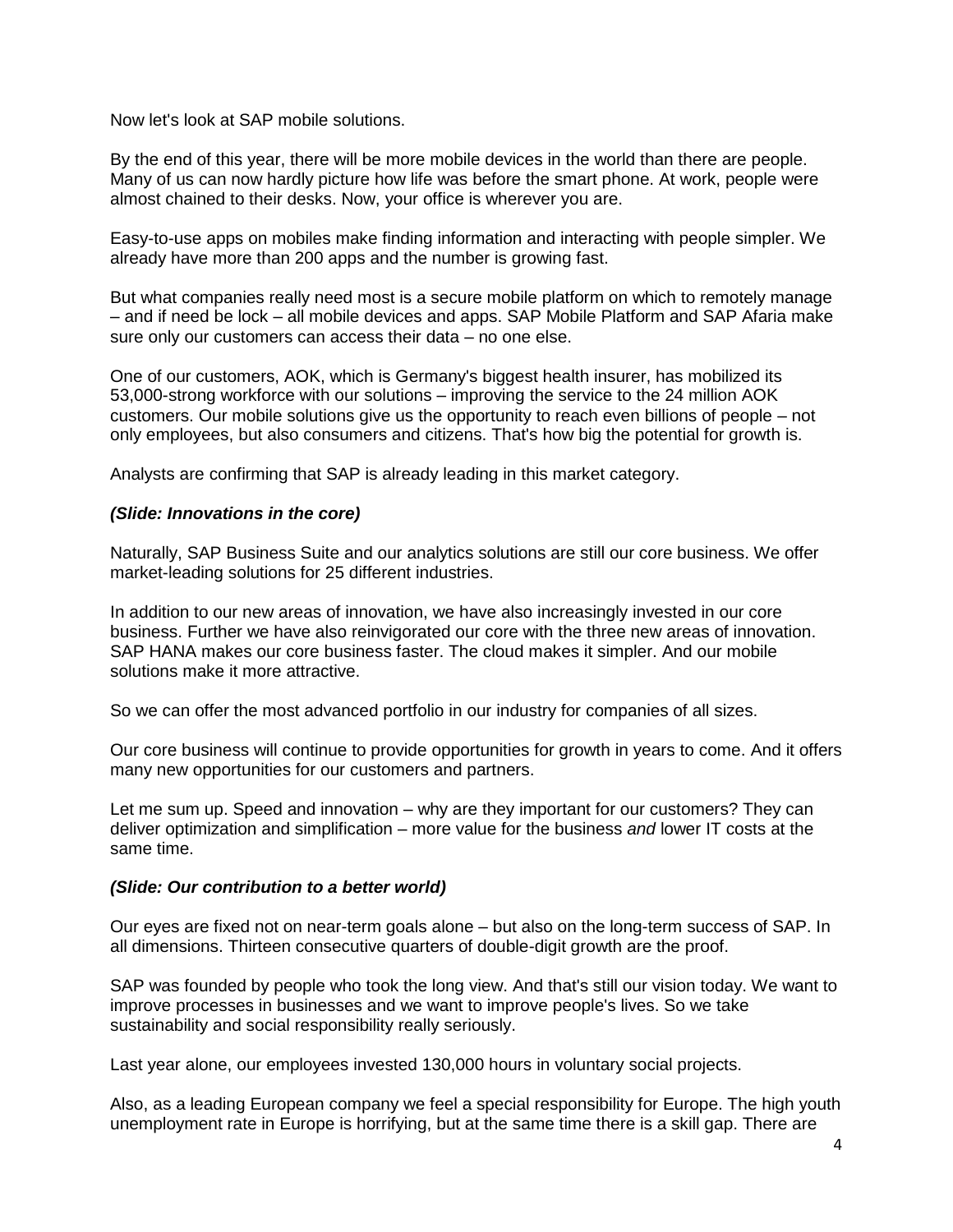just not enough people who can do specialized IT work. Software now supports almost all processes in every industry. For the sustained success of Europe, the training and education systems simply must deliver IT skills.

So we have linked up with partners to establish the Academy Cube, an e-learning platform that aims to teach 100,000 students the IT skills industry is looking for. SAP is also working with more than 1,400 universities all around the world to equip future generations for the digital age.

We are working to keep reducing our  $CO<sub>2</sub>$  footprint. By 2012, we were already drawing 60% of our energy from renewable sources. We have cut emissions per employee by more than 30% since 2007. It has saved us €220 million. For instance, we have a car-sharing program for our employees that works with their smart phones. It has saved around 390,000 miles of car use, which equates to €3.9 million.

Sustainability has many dimensions. People look more and more to the social and ecological aspects of business. That's why this year we published an integrated report combining our annual and sustainability reports. It makes the link between the financial and nonfinancial performance indicators more transparent.

# *(Slide: Unsere Mitarbeiter: Der Schlüssel zum Erfolg)*

The commitment of our employees is truly remarkable – and not just in the areas I've been talking about now. Without the enthusiasm, hard work, creativity, and passion of almost 65,000 people who work for SAP, our success just wouldn't happen.

We thank all of them very much.

We do regular anonymous employee satisfaction surveys. Our engagement index improved from 68% in 2010 to 79% in 2012.

We set great store on offering our employees attractive career opportunities. We want to recognize their magnificent achievements and give them room for creativity. That makes a sound base for innovations in the future, innovations that will bring continued success to our customers – and us.

Creativity and innovation thrive on diversity. SAP is a global company. We employ people from 120 countries, and our Walldorf workforce alone includes people of 75 different nationalities. We embrace that diversity. A variety of cultures, lifestyles, and interests makes life richer in our company and for each of us individually.

We also want to encourage more women into leadership at SAP. Naturally we're very disappointed to be losing Luisa on our Executive Board. But we are making great strides in the right direction: In 2010, less than 18% of our management positions were held by women. As of March this year, that has increased to almost 20%.

And we will press on till we reach our goal: We aim to have 25% of managers female by 2017. We remain convinced this is unlocking great potential for the future success of our company.

# *(Slide: Development of the total amount of distributed dividends)*